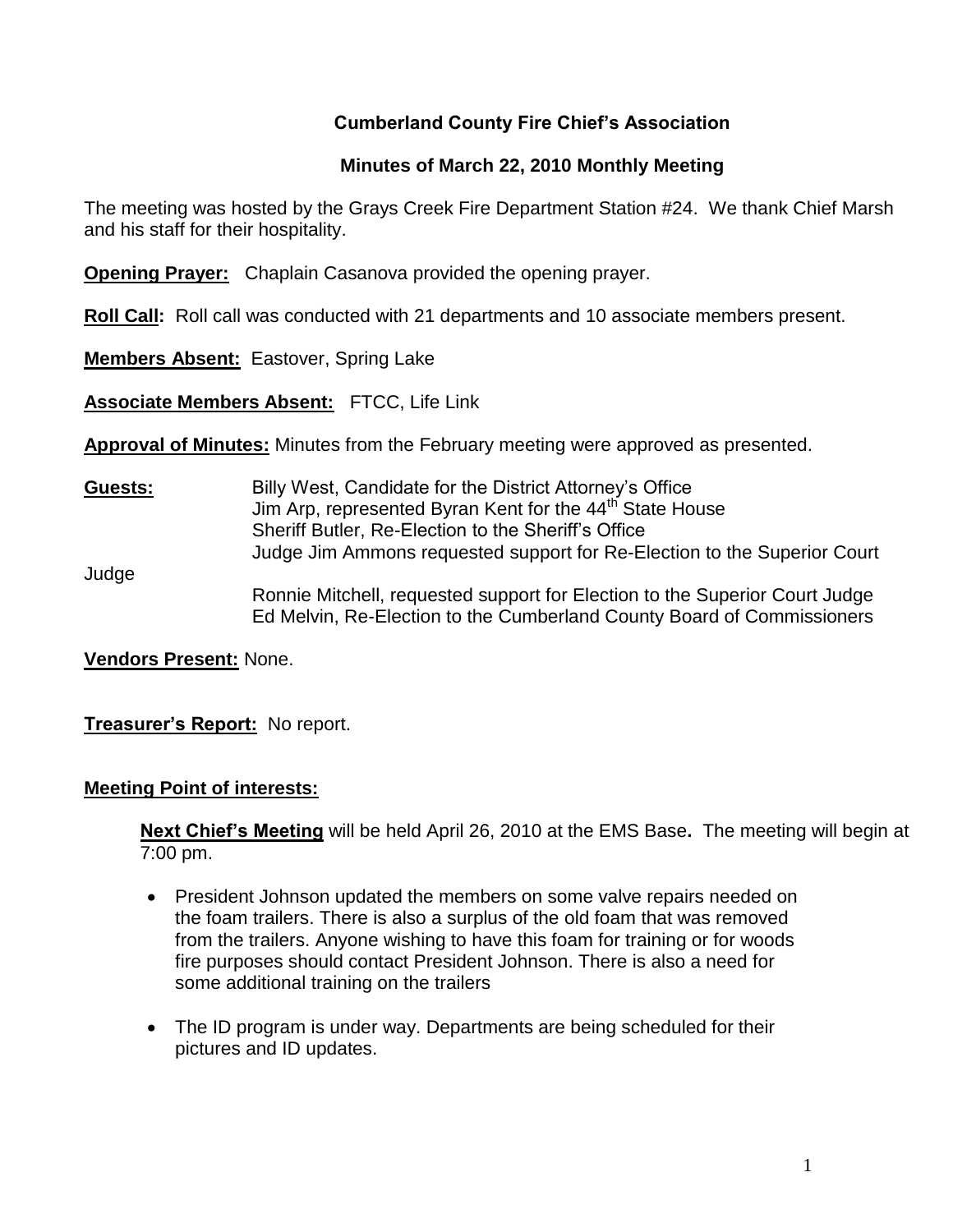- NFIRS's the following departments have not submitted their 2009 NFIRS's to the DOI/OSFM. Reports are due no later than March 31, 2010.
	- 1. Cumberland Road
	- 2. Eastover
	- 3. Grays Creek #24
	- 4. Vander

If you have issues on how to submit your reports, please contact President Johnson.

- President Johnson is planning to schedule a joint meeting with the Chairman and Vice-Chairman of each Committee to discuss expectations for the coming year.
- Hoke County is still behind on the Ethanol Plant opening. They are still planning on holding an open house for Fire& Emergency Services Departments only.
- President Johnson handed out packets which contained; CCFD call volume report, Legal Briefs, EOC monthly report.

### **OLD BUSINESS:**

- Director Currie gave an update on the CAD program. He discussed the issues involving annexations, GIS, and centerline addressing. Please be patient as we transition into this new CAD program. Director Currie also requested that if you wish to take advantage of the dispatch texting program, please get your cell phone numbers to the office as soon as possible. The disposition codes were handed out and need to be utilized when you clear the call. Please place a copy on all your vehicles and apparatuses for quick access - The final disposition code is required in order to close out the Firehouse CAD entry.
- President Johnson had members of the CC Public Safety Task Force on hand to discuss any issues the membership may have regarding the report and the presentation of the report to County Administration. Chief Nichols stressed to the organization that we must stand together as one as we pursue a funding change. Chief Roye stated that the document was being referred to as "The Definitive Document" as it relates to Cumberland County Public Safety. Chief Hill advised the association that ISO was changing its grading system and that the recommendations presented by the task force were more in line with the new ways that were coming. President Johnson re-iterated the point that this not solely a sales tax increase but this would provide a very SIGNIFICANT property tax relief for all property owners both in the county and all municipalities, whereas everyone would benefit from a county tax relief and those within municipalities would receive a municipal tax relief on top of the county relief - in lieu of a sales tax increase that will be supported by everyone. Sales tax is a tax that each individual controls and depends entirely on what you spend.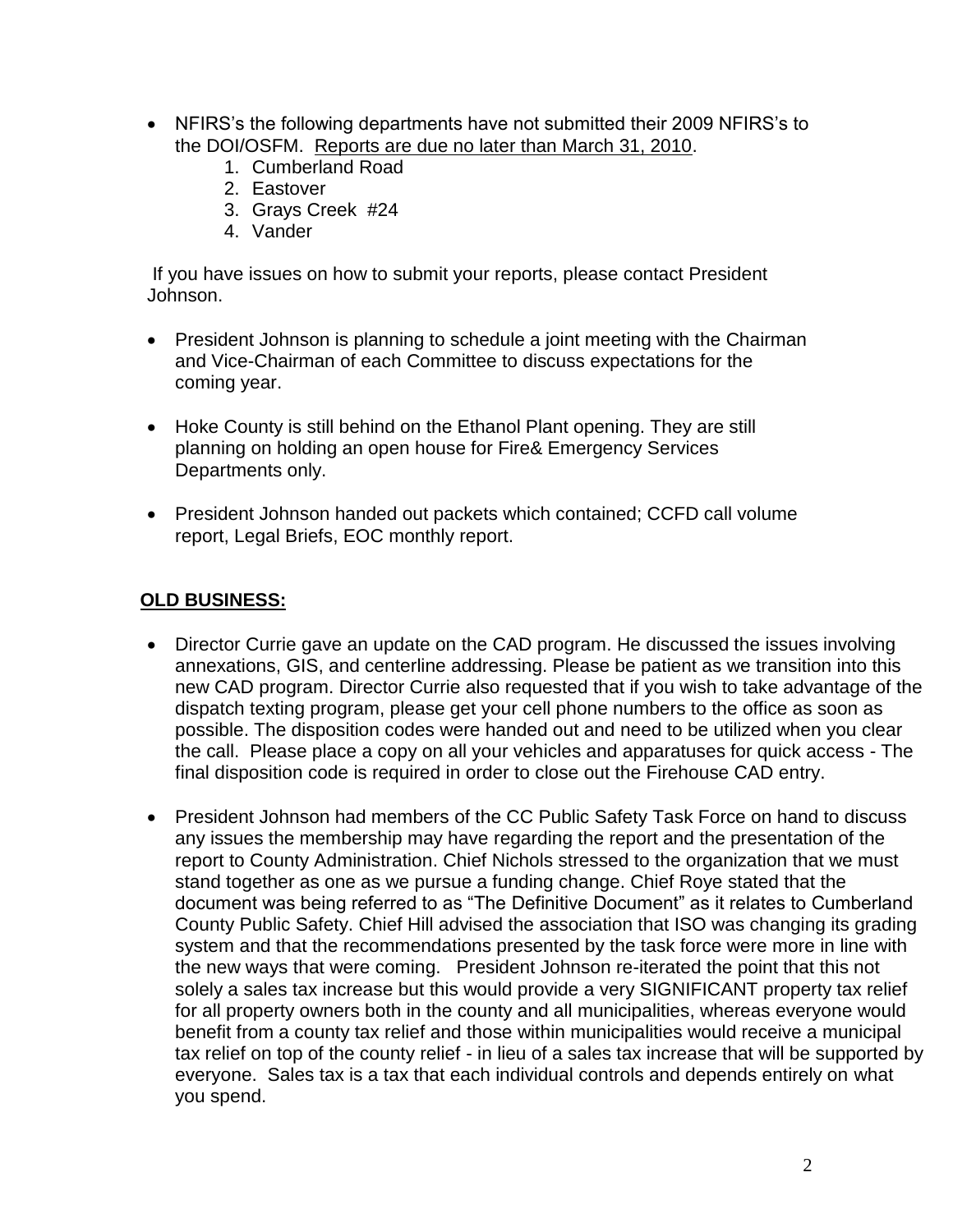# **NEW BUSINESS:**

1. President Johnson asked for in-put from the membership with the disposition of the old Fire Safety House. The house has been taken out of service and has been moved to Station 19 for temporary storage until disposed. A discussion amongst the membership followed and President Johnson will either propose a sealed bid sale or have the unit placed for sale on E-Bay and report back to the membership at next months meeting.

# **COMMITTEE REPORTS:**

### **I D CARD COMMITTEE** Lt. Tara Whitman (Stoney Point) Chairperson

• FYI. Fire Chiefs are required to send a signed letter or memo with a firefighter requesting an ID Card. For any questions or an appointment contact 424-0694 or e-mail at [tara@stoneypointfire.com](mailto:tara@stoneypointfire.com)

#### **FIRE PREVENTION/EDUCATION COMMITTEE** Chief J. F. Hall (Bethany) Chairperson

 The Fire Prevention Committee made a recommendation to purchase a DVD series for fire prevention. The cost is estimated at \$650.00. The motion was made and approved by a roll call vote.

### **COMMUNICATIONS COMMITTEE** Chief B. Bullard (Stedman) Chairperson

Chief Bullard requested that anyone having communications issues contact him.

### **STANDARDS & POLICY COMMITTEE** Chief K. Hall (Cumberland Road) Chairperson

• No report.

### **MEMORIAL COMMITTEE** Chief R. Marley (Pearce's Mill) Chairperson

• No report.

### **AUTOMATIC AID/MUTUAL AID COMMITTEE** Chief Ake (Beaver Dam) Chairperson

• No report.

### **FINANCE COMMITTEE** Deputy Chief Freddy Johnson Jr. (Stoney Point) Chairperson

• No report.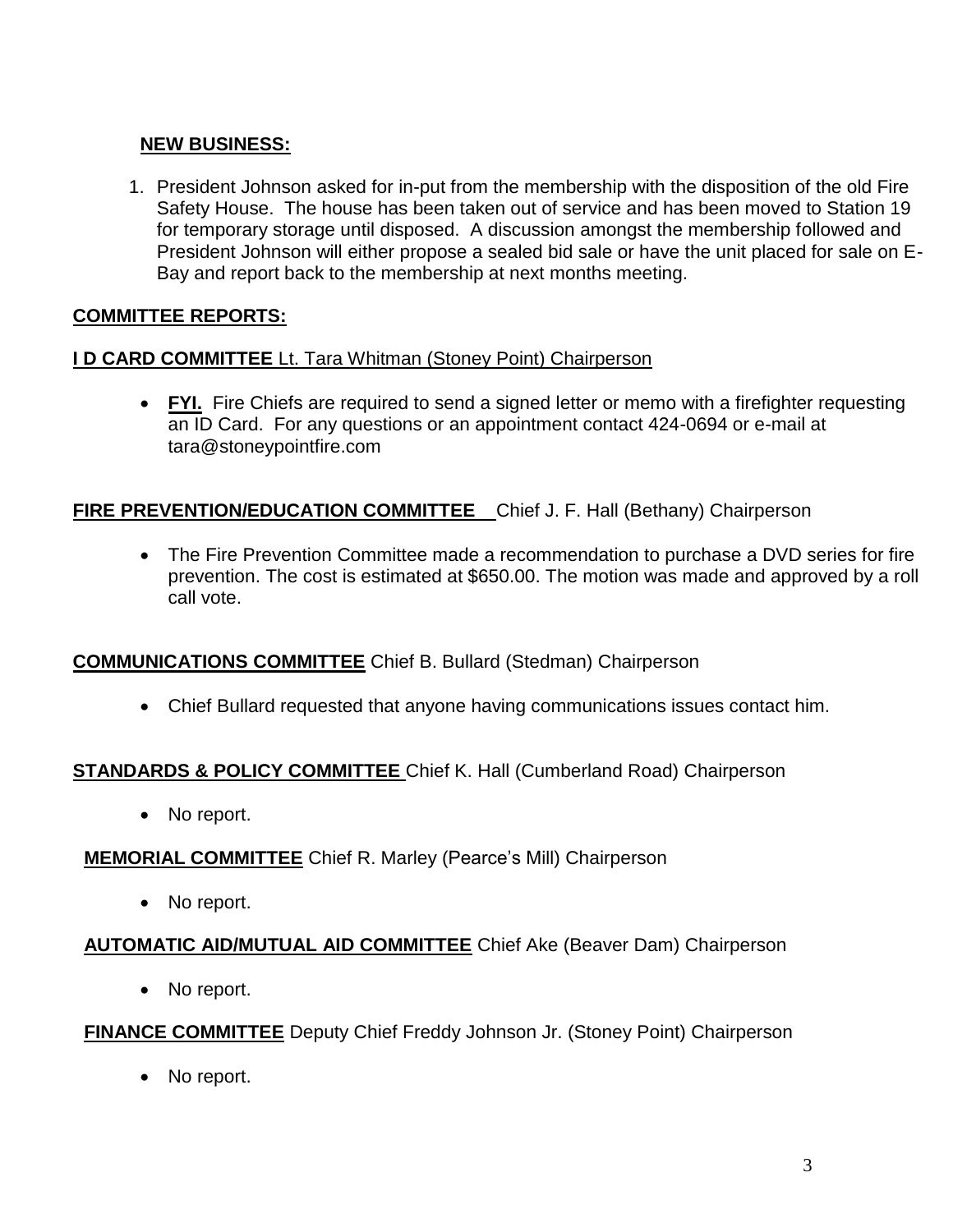## **RESCUE COMMITTEE** Deputy Chief Freddy Johnson Jr. (Stoney Point) Chairperson

• No report

### **BULK PURCHASE COMMITTEE** Chief Roye (EMS) Chairperson

 Chief Roye wants to bring an agent to discuss GPO Premiere Bulk Purchase Program to the next meeting.

## **ASSOCIATE MEMBERS REPORT**

### **EMERGENCY SERVICES DIRECTOR/ ECC-911** Kenny Currie, Director

• No report.

### **EMS DIRECTOR:** Michael Roye, Director

Chief Roye will be looking for a new Deputy Chief for training.

### **HAZMAT** BC Hieu Sifford, FFD - POC telephone for HAZMAT is 433-1729

• No report

### **FORESTRY DISTRICT** Andrew Synder, County Ranger

 Mr. Synder thanked everyone for their work this past month and feels like all is going well thus far.

**FTCC** Ernest Ward, Director

• No report.

# **SHERIFF'S OFFICE** Sheriff Butler

• Sgt. Hodges briefed that the Task Force has received two pickup trucks that will help facilitate their work in the field. These vehicles are in service and were on display tonight

# **HIGHWAY PATROL**

• No report.

# **CHRISTIAN FIREFIGHTERS** Chaplain Casanova